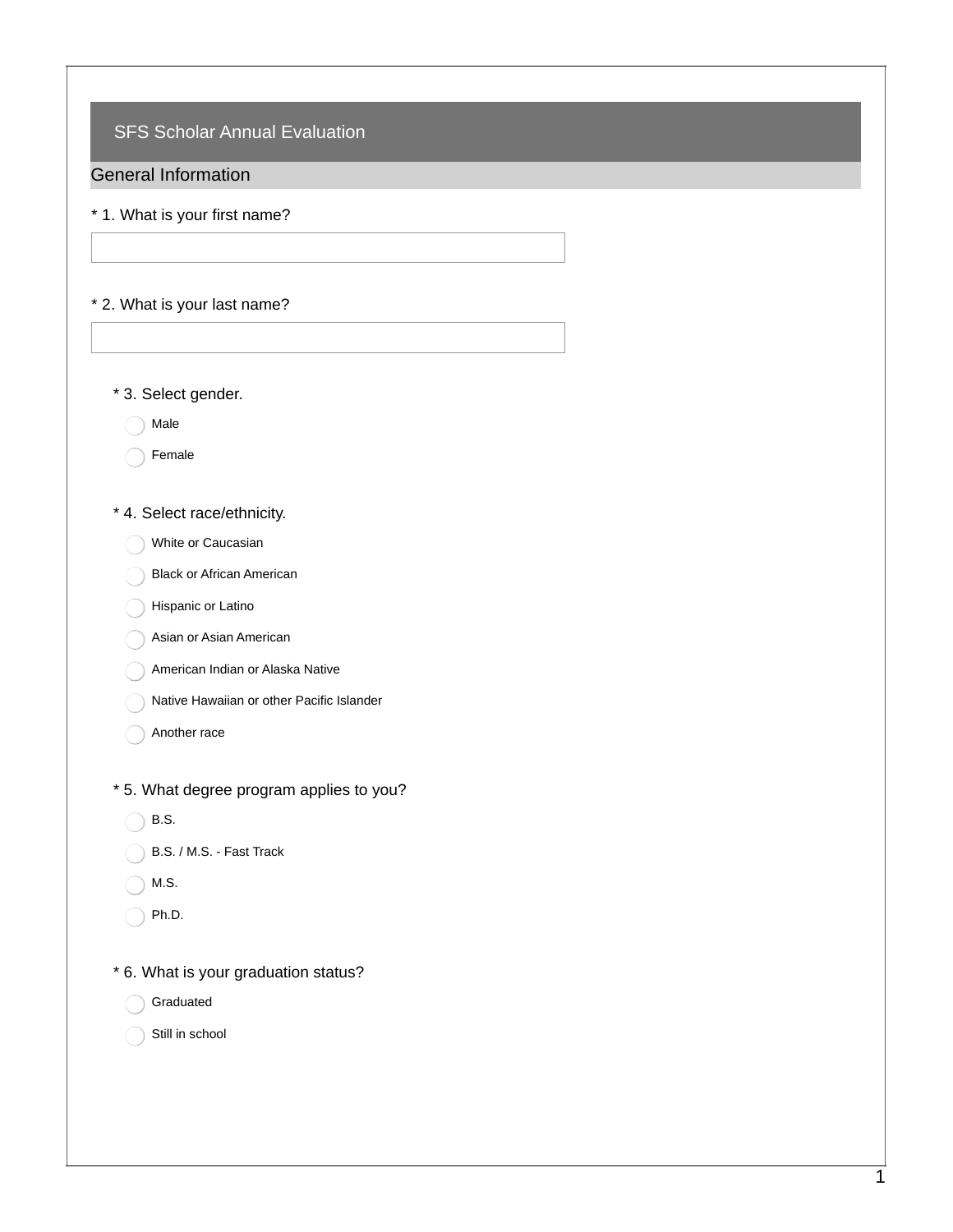|  |  |  | * 7. What is your job placement status? |
|--|--|--|-----------------------------------------|
|--|--|--|-----------------------------------------|

| Working                           |
|-----------------------------------|
| Waiting on clearance              |
| Offer in hand but still in school |
| In school                         |
| Other (please specify)            |
|                                   |
|                                   |

\* 8. Did you participate in the Community College Pathway Program?

- Yes
- ◯ No
- \* 9. Name of your PRIMARY faculty advisor (if any):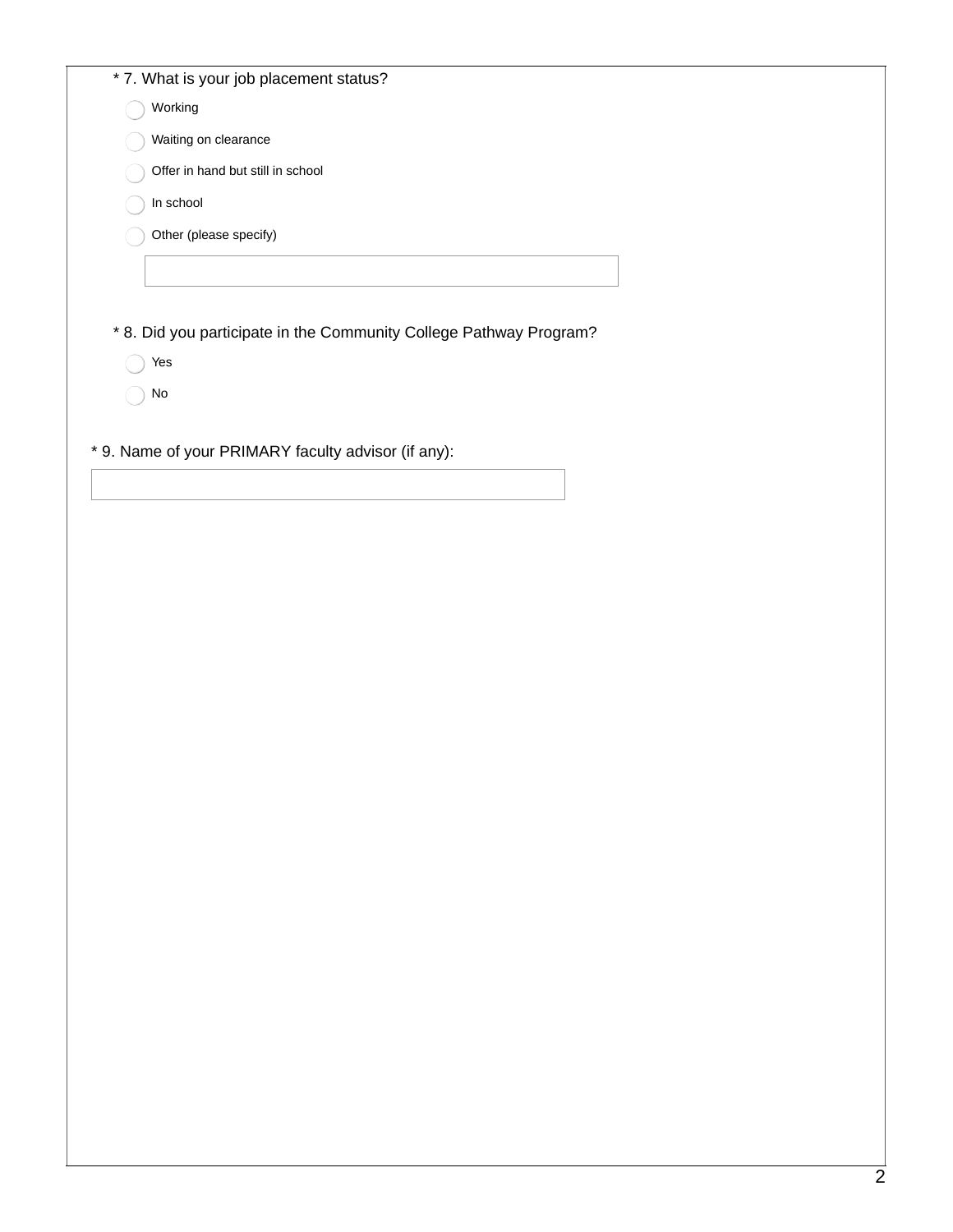| <b>SFS Scholar Annual Evaluation</b>                        |                                                                                          |
|-------------------------------------------------------------|------------------------------------------------------------------------------------------|
| Informal Education/Training                                 |                                                                                          |
|                                                             | * 10. Which of these on-campus student communities did you join? (Select all that apply) |
| CyberEagles                                                 | SWE                                                                                      |
| CyberEagles-W                                               | <b>NSBE</b>                                                                              |
| <b>ACM</b>                                                  | Data Science League                                                                      |
| ACM-W                                                       |                                                                                          |
| Other (please specify)                                      |                                                                                          |
|                                                             |                                                                                          |
|                                                             |                                                                                          |
|                                                             | * 11. Did you participate in any of the community activities other than attending?       |
| Yes: Once                                                   | Not yet                                                                                  |
| Yes: Multiple times                                         | No                                                                                       |
|                                                             |                                                                                          |
| * 12. In which cyber interest groups have you participated? |                                                                                          |
| Defense                                                     | None so far                                                                              |
| Offense                                                     | None                                                                                     |
| <b>CTF</b>                                                  |                                                                                          |
| Other (please specify)                                      |                                                                                          |
|                                                             |                                                                                          |
|                                                             |                                                                                          |
|                                                             | * 13. In which cyber interest groups have you served as a mentor?                        |
|                                                             |                                                                                          |
| Defense                                                     | None so far                                                                              |
| Offense                                                     | None                                                                                     |
| CTF                                                         |                                                                                          |
| Other roles (please specify)                                |                                                                                          |
|                                                             |                                                                                          |
|                                                             |                                                                                          |
|                                                             |                                                                                          |
|                                                             |                                                                                          |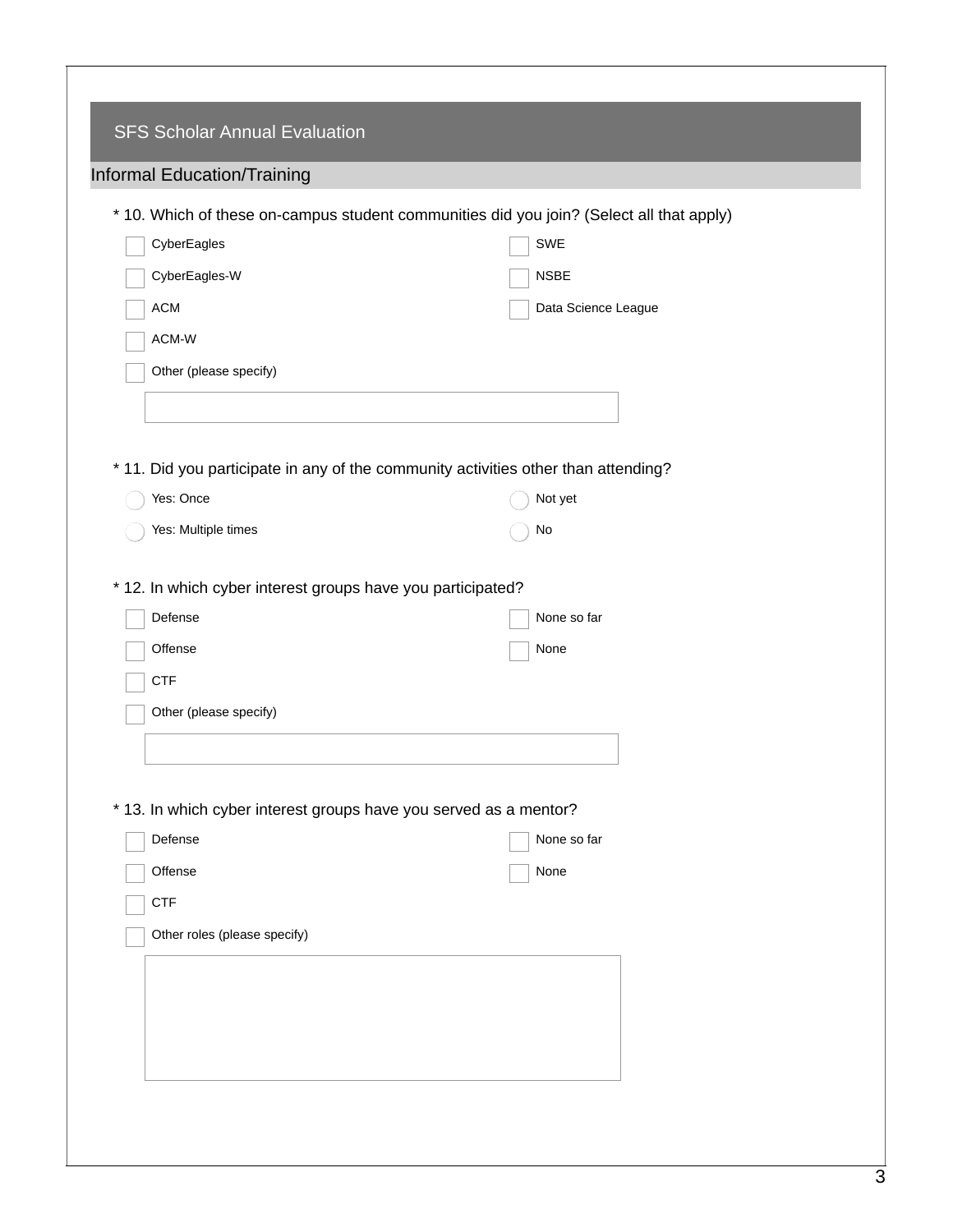| Formal                                                       |                                                                                      |
|--------------------------------------------------------------|--------------------------------------------------------------------------------------|
| Informal                                                     |                                                                                      |
| None                                                         |                                                                                      |
|                                                              |                                                                                      |
|                                                              | * 15. How did you use your professional development funds? (Select all that apply).  |
| To pay for training                                          | To pay for online course fee                                                         |
| To pay for conference/competition attendance                 | Did not use                                                                          |
| To pay for certificate fee                                   | Will use in future                                                                   |
|                                                              |                                                                                      |
| To pay for membership fee                                    |                                                                                      |
| Other (please specify)                                       |                                                                                      |
|                                                              |                                                                                      |
|                                                              |                                                                                      |
|                                                              | * 16. Did your professional development fund result in obtaining any certifications? |
|                                                              |                                                                                      |
| <b>CEH</b>                                                   |                                                                                      |
| Security+                                                    |                                                                                      |
|                                                              |                                                                                      |
| <b>CISM</b>                                                  |                                                                                      |
| No                                                           |                                                                                      |
| Not yet                                                      |                                                                                      |
| Other (please specify)                                       |                                                                                      |
|                                                              |                                                                                      |
|                                                              |                                                                                      |
|                                                              |                                                                                      |
| * 17. Did you participate in any cybersecurity competitions? |                                                                                      |
| Yes                                                          |                                                                                      |
|                                                              |                                                                                      |
| Not yet                                                      |                                                                                      |
| $\operatorname{\mathsf{No}}$                                 |                                                                                      |
|                                                              |                                                                                      |
|                                                              |                                                                                      |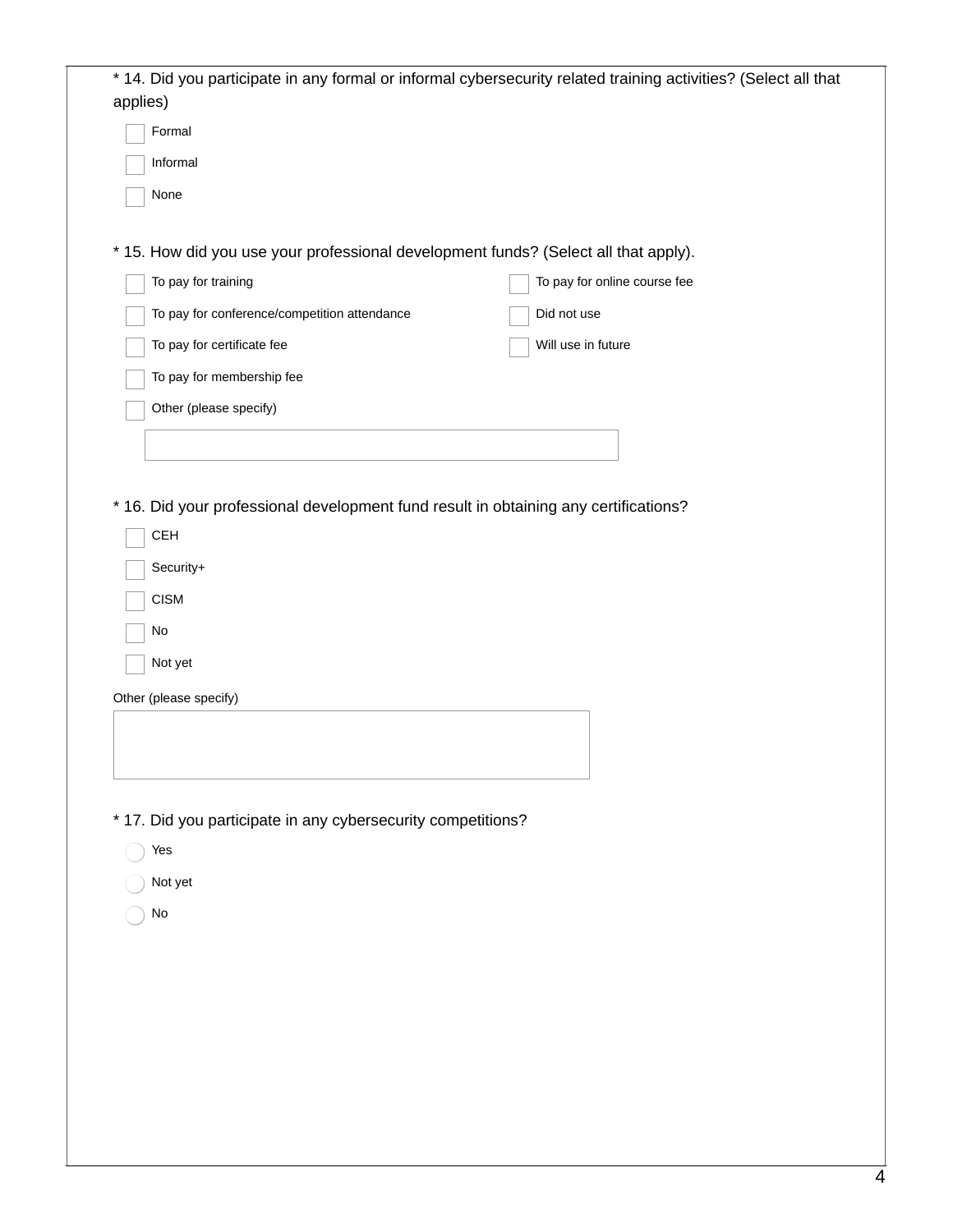| * 18. Which competitions did you participate in?                                           |                   |
|--------------------------------------------------------------------------------------------|-------------------|
| CCDC                                                                                       | CyberForce        |
| CPTC                                                                                       | Virginia Tech CTF |
| National Cyber League                                                                      | SFSCon by Calpoly |
| picoCTF                                                                                    | HiveStorm         |
| Other (please specify)                                                                     |                   |
|                                                                                            |                   |
|                                                                                            |                   |
| * 19. Did you attend/participate in SFS Job fair?                                          |                   |
| Yes: once                                                                                  |                   |
| Yes: Multiple times                                                                        |                   |
| Not yet                                                                                    |                   |
| $\mathsf{No}$                                                                              |                   |
|                                                                                            |                   |
| * 20. Did you attend/participate in CAE virtual career fair?                               |                   |
| Yes: once                                                                                  |                   |
| Yes: Multiple times                                                                        |                   |
| Not yet                                                                                    |                   |
| $\mathsf{No}$                                                                              |                   |
| * 21. Did you attend/participate in any cybersecurity conference?                          |                   |
| Yes: one                                                                                   |                   |
| Yes: Multiple                                                                              |                   |
| Not yet                                                                                    |                   |
| $\operatorname{\mathsf{No}}$                                                               |                   |
|                                                                                            |                   |
| * 22. Did you participate in any summer internships?                                       |                   |
| Yes: external                                                                              |                   |
| Yes: on campus                                                                             |                   |
| Not yet                                                                                    |                   |
| $\mathsf{No}$                                                                              |                   |
|                                                                                            |                   |
| * 23. Which organization did do the summer internship for? If multiple, separate by comma. |                   |
|                                                                                            |                   |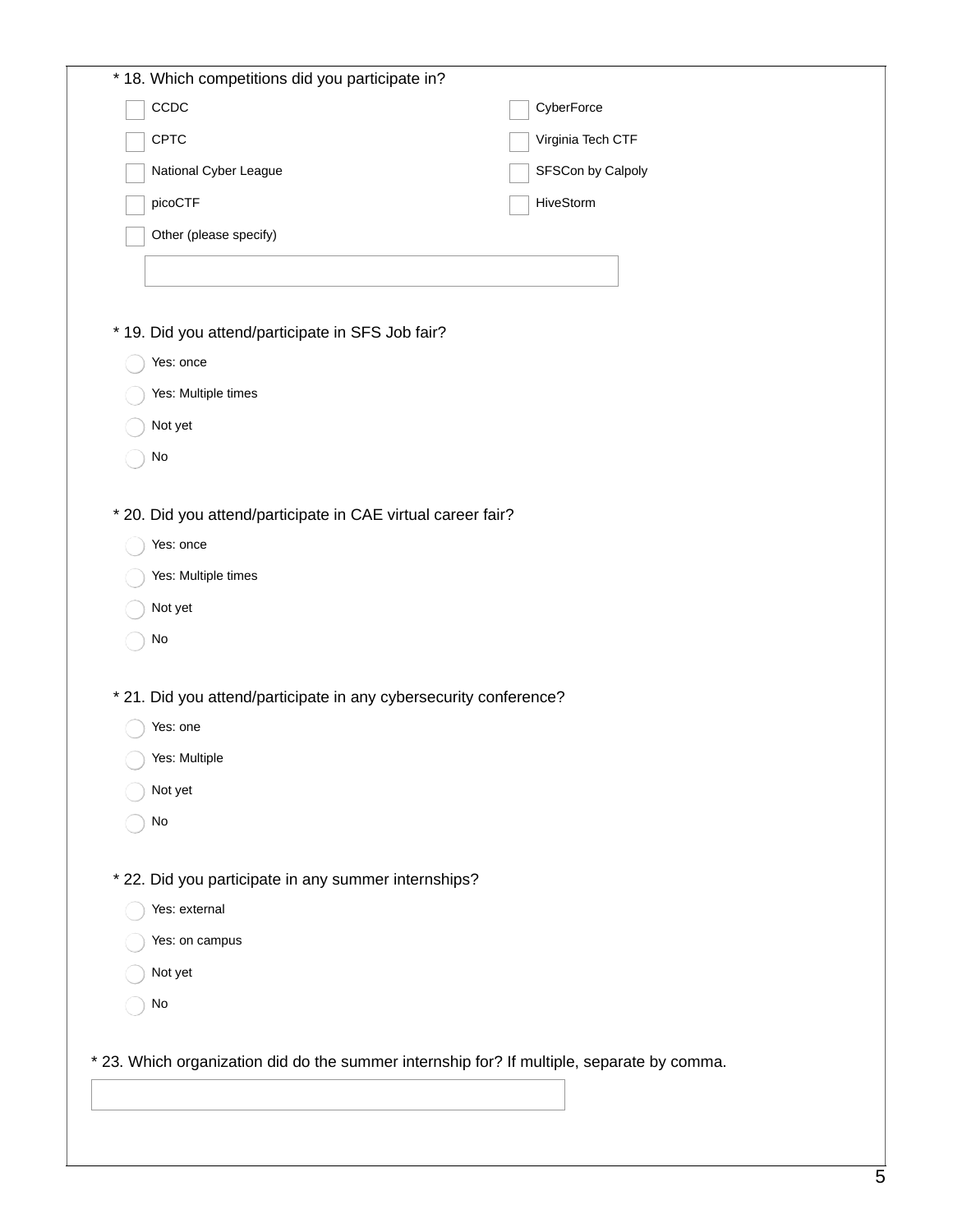| Research                                                                                            |                                             |
|-----------------------------------------------------------------------------------------------------|---------------------------------------------|
| * 24. What type of research experience have you had so far (check all that applies)?                |                                             |
| Part of course work                                                                                 | Summer Internship                           |
| Graduate thesis                                                                                     | Faculty sponsored project                   |
| Graduate project                                                                                    | Honors experience                           |
| Research Experience as Undergraduate (REU)                                                          | None so far                                 |
| <b>INSuRE</b> class                                                                                 | None                                        |
| Other (please specify)                                                                              |                                             |
|                                                                                                     |                                             |
|                                                                                                     |                                             |
| * 25. Did your "research" work resulted in any of the following artifacts (check all that applies)? |                                             |
| Referred paper publication                                                                          | Research presentation at campus events      |
| Graduate thesis                                                                                     | Research presentation at any external venue |
| Graduate project report                                                                             | Research poster                             |
| Unpublished technical report                                                                        | Software artifact                           |
| Other (please specify)                                                                              |                                             |
|                                                                                                     |                                             |
|                                                                                                     |                                             |
| 26. Which general area does your current research most closely belongs to (select one):             |                                             |
| <b>Cyber Physical Systems Security</b>                                                              | Malware research                            |
| <b>IoT Security</b>                                                                                 | Communications security                     |
| Machine Learning Applications in Security                                                           | Hardware security                           |
| Network security                                                                                    | Software security                           |
| HPC security                                                                                        | Cryptographic application in security       |
| Other (please specify)                                                                              |                                             |
|                                                                                                     |                                             |
|                                                                                                     |                                             |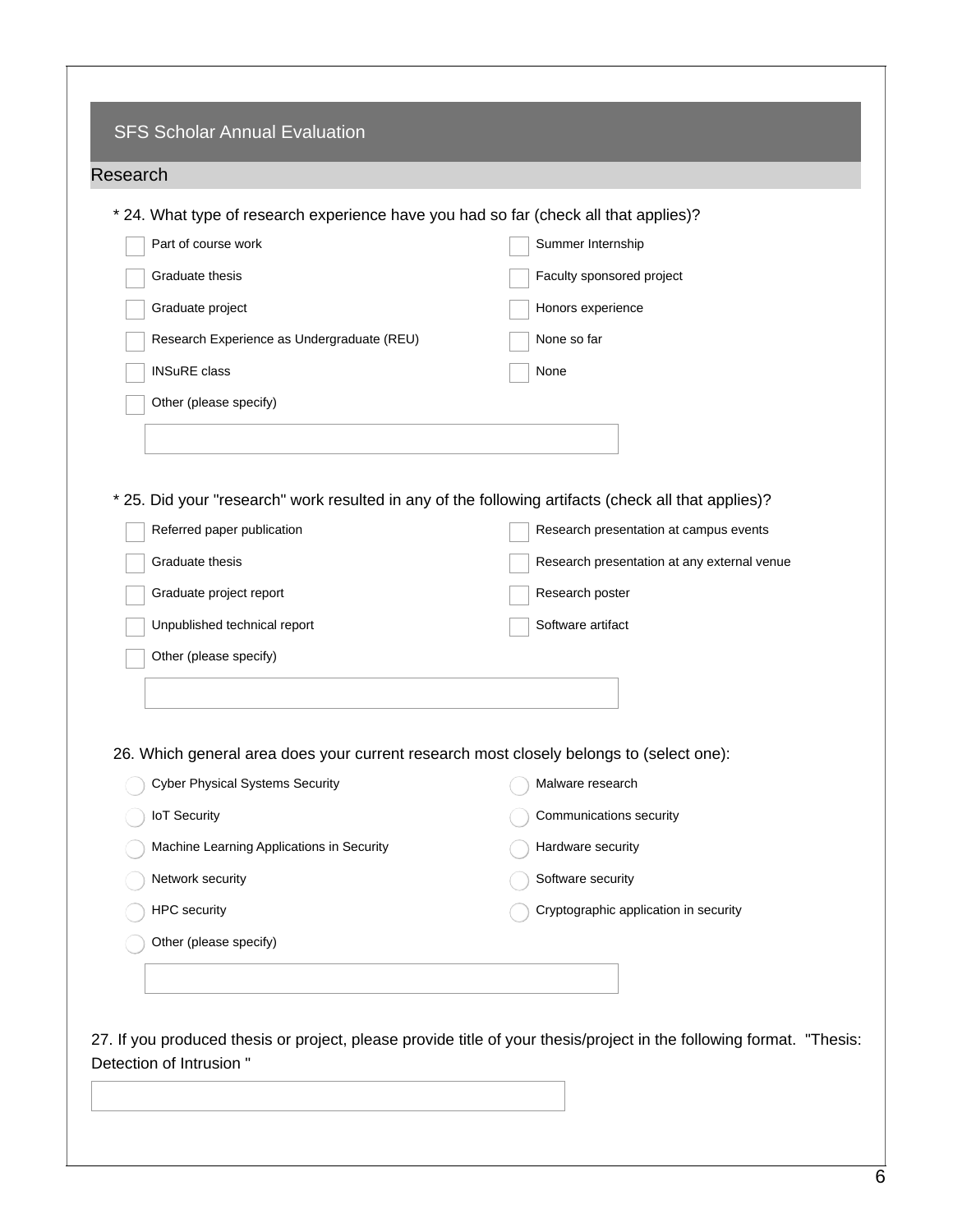28. If your work resulted in any scholarly publications, please provide, author list, title of paper, where, and when published.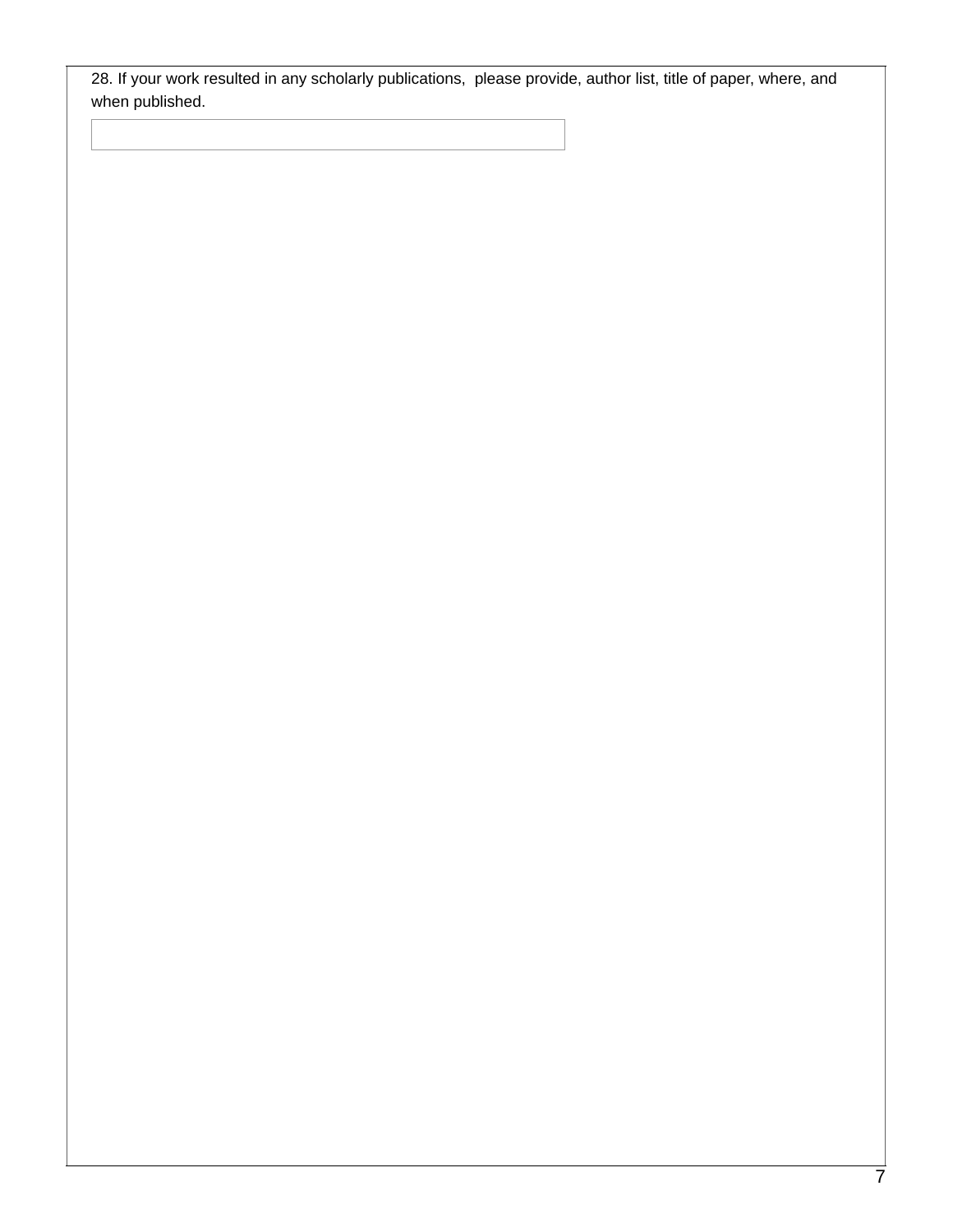## SFS Scholar Annual Evaluation

## **Outreach**

29. Which of these CEROC events have you volunteered/participated so far? (check all that applies)

| GenCyber summer camp                                         |
|--------------------------------------------------------------|
| WiCyS conference                                             |
| GenCyber Day at WiCyS                                        |
| Cybersecurity discovery day in Fall                          |
| CyberPatriot mentorship                                      |
| Cyber training for Tech employees                            |
| New SFS Scholar Bootcamp                                     |
| Cyber reviews for local businesses                           |
| STEMMobile visits in schools                                 |
| Area K-12 schools visiting CEROC                             |
| CEROC visiting are K-12 schools                              |
| Cyber Encounter Workshop for K-12 teachers and students      |
| <b>CEROC Advisory board presentations</b>                    |
| COE Advisory board presentations                             |
| VIP professionals presentations                              |
| Other ON-campus presentations representing SFS and CEROC     |
| Other OFF-campus presentations to representing SFS and CEROC |
| Other (please specify)                                       |
|                                                              |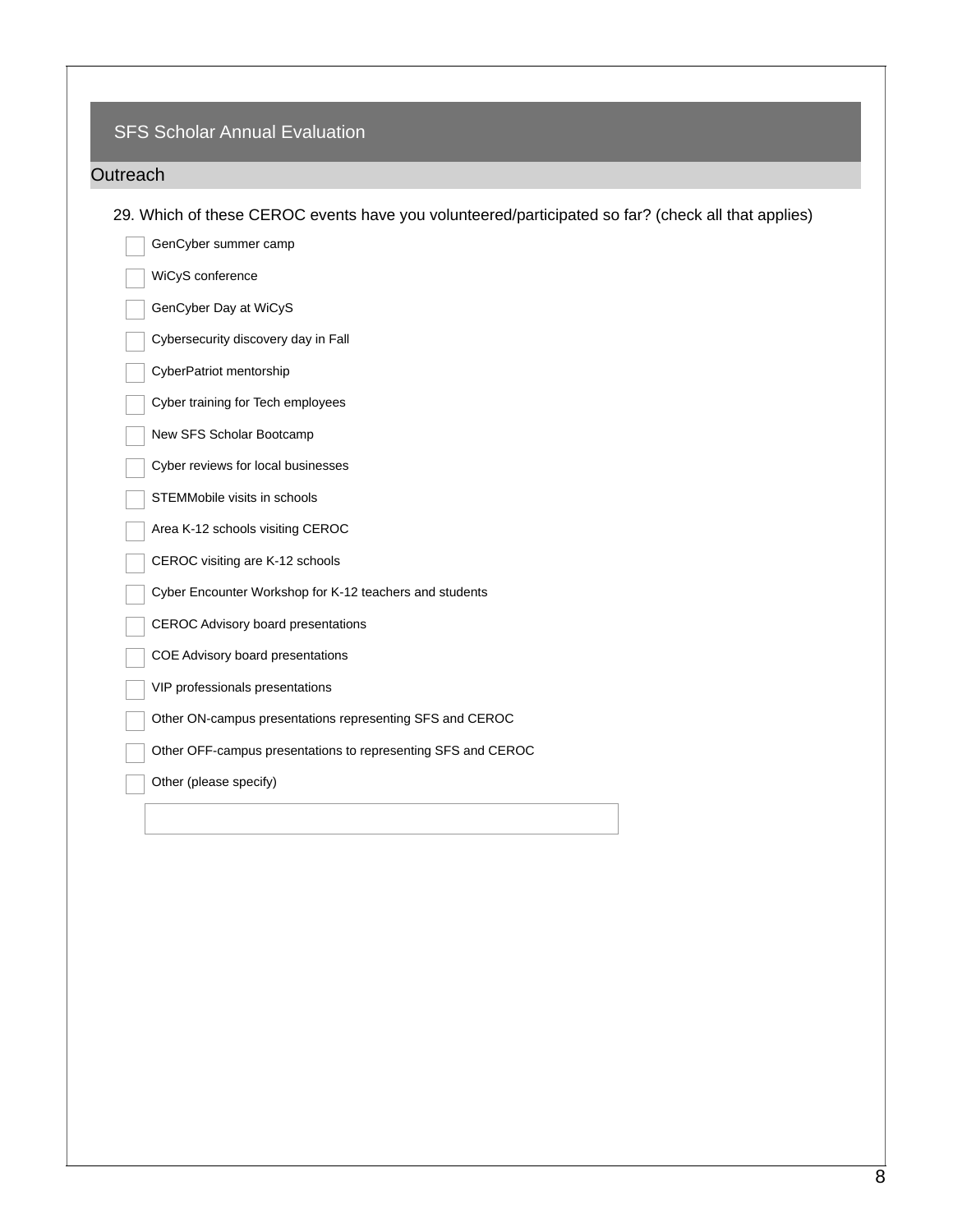| Financial support<br>Public service mindset<br>To avail opportunity to become a better cyber professional<br>For the honor<br>All of the above<br>No particular reason<br>Other (please specify)<br>31. At CEROC, we strive for these three below. Do you participate in any/all of these?<br>Crowdsource learning<br>Continuous learning<br>Paying it forward<br>32. Would you consider yourself as any/all of the following at CEROC:<br>leader<br>mentor<br>apprentice<br>ambassador<br>Other (please specify) | 30. Why did you become a SFS scholar? |
|-------------------------------------------------------------------------------------------------------------------------------------------------------------------------------------------------------------------------------------------------------------------------------------------------------------------------------------------------------------------------------------------------------------------------------------------------------------------------------------------------------------------|---------------------------------------|
|                                                                                                                                                                                                                                                                                                                                                                                                                                                                                                                   |                                       |
|                                                                                                                                                                                                                                                                                                                                                                                                                                                                                                                   |                                       |
|                                                                                                                                                                                                                                                                                                                                                                                                                                                                                                                   |                                       |
|                                                                                                                                                                                                                                                                                                                                                                                                                                                                                                                   |                                       |
|                                                                                                                                                                                                                                                                                                                                                                                                                                                                                                                   |                                       |
|                                                                                                                                                                                                                                                                                                                                                                                                                                                                                                                   |                                       |
|                                                                                                                                                                                                                                                                                                                                                                                                                                                                                                                   |                                       |
|                                                                                                                                                                                                                                                                                                                                                                                                                                                                                                                   |                                       |
|                                                                                                                                                                                                                                                                                                                                                                                                                                                                                                                   |                                       |
|                                                                                                                                                                                                                                                                                                                                                                                                                                                                                                                   |                                       |
|                                                                                                                                                                                                                                                                                                                                                                                                                                                                                                                   |                                       |
|                                                                                                                                                                                                                                                                                                                                                                                                                                                                                                                   |                                       |
|                                                                                                                                                                                                                                                                                                                                                                                                                                                                                                                   |                                       |
|                                                                                                                                                                                                                                                                                                                                                                                                                                                                                                                   |                                       |
|                                                                                                                                                                                                                                                                                                                                                                                                                                                                                                                   |                                       |
|                                                                                                                                                                                                                                                                                                                                                                                                                                                                                                                   |                                       |
|                                                                                                                                                                                                                                                                                                                                                                                                                                                                                                                   |                                       |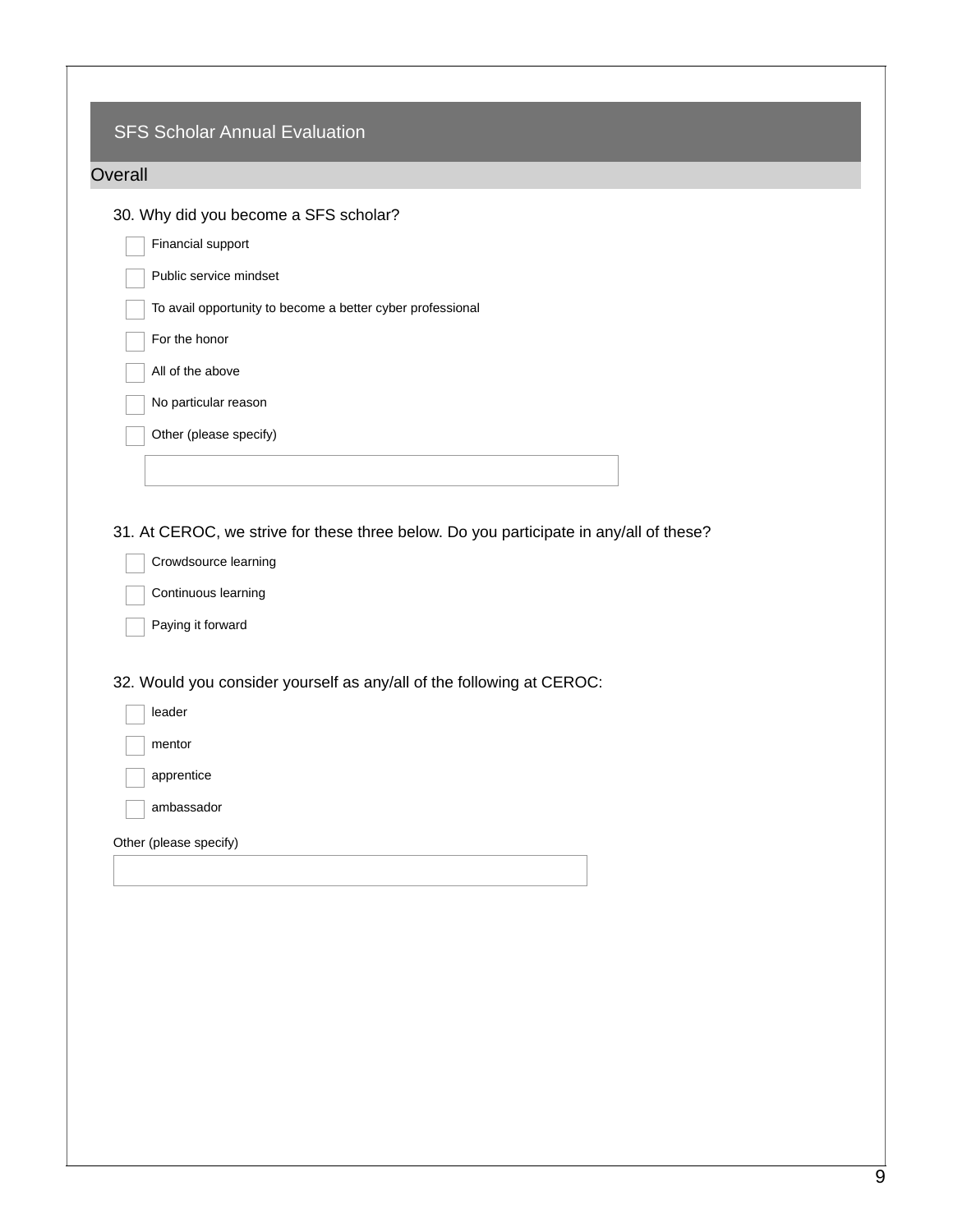|                                                                            | Highly positive impact | Positive impact | No impact | Negative impact |
|----------------------------------------------------------------------------|------------------------|-----------------|-----------|-----------------|
| Informal education<br>opportunities                                        |                        |                 |           |                 |
| Research opportunities                                                     |                        |                 |           |                 |
| Outreach opportunities                                                     |                        |                 |           |                 |
| Access to<br>collaborators/mentors<br>(internal or external)               |                        |                 |           |                 |
| SFS peer community of<br>students                                          |                        |                 |           |                 |
| Faculty advisor                                                            |                        |                 |           |                 |
| Faculty in general at<br>Tech                                              |                        |                 |           |                 |
| SFS program leadership                                                     |                        |                 |           |                 |
| Management staff<br>(Joseph, Travis, Lana,<br>Henry)                       |                        |                 |           |                 |
| School environment                                                         |                        |                 |           |                 |
| SFS boot camp                                                              |                        |                 |           |                 |
| SFS students'<br>communication<br>via emails/app/face-to-<br>face meetings |                        |                 |           |                 |
| Personal one-to-one<br>check ups                                           |                        |                 |           |                 |
| Course curriculum                                                          |                        |                 |           |                 |
| Tech Resources at Tech                                                     |                        |                 |           |                 |
| Other Resources at Tech<br>(Career center, Library)                        |                        |                 |           |                 |
| Physical space                                                             |                        |                 |           |                 |
| Self-motivation                                                            |                        |                 |           |                 |
| Any Other Factor (please specify)?                                         |                        |                 |           |                 |
|                                                                            |                        |                 |           |                 |

## 33. What were/are the impact of the following (in no particular order) on the success of you being a SFS scholar?